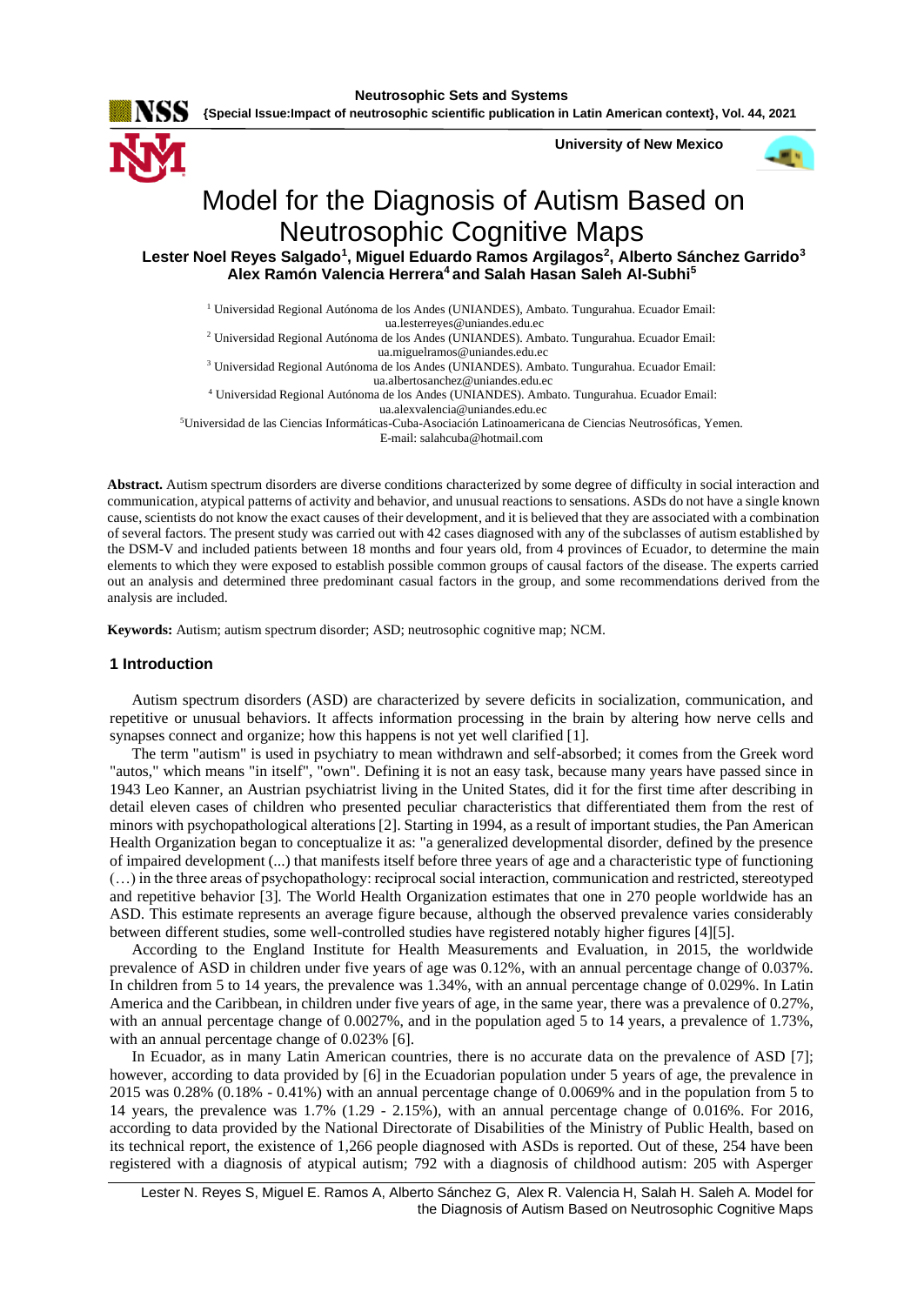syndrome, and 15 registered within Rett syndrome (As of the Fifth Edition of the Diagnostic Statistical Manual of Mental Disorders (DSM-V) Rett Syndrome is no longer listed among the subtypes of autism) (29) [8] [9].

Numerous investigations have published the "causes of autism," although their results have not been generalized because they contradict the conclusions of other studies [10] [11]. Some reports speak of the occurrence of autism due to anatomical alterations, [12] due to neurobiological disorder, or due to neuronal involvement [13] [14]. Others specify that it is a cognitive and neurobiological disorder [15] or caused by mirror neuron dysfunction [16][17], or by genetics [18] [19]. Other studies point to the environmental component [20], eventual consequence of contamination by heavy metals and toxicity [21] [22], or from exposure to pollutants in pregnancy and/or the first year of life, or due to air pollution [2. 3].

Even though the management of ASD is based on an integral, multi-systemic and inter-professional approach focused on the person with ASD, their family and the community, diagnoses of ASD can be difficult to make because there are no conclusive medical tests to diagnose them; it is specially trained physicians and psychologists who rely on specific behaviors to identify autism [24]. Sometimes ASDs can be detected at 18 months of age or even earlier. At 2 years of age, the diagnosis made by an experienced professional can be considered very reliable [25].

The current study was carried out with a sample of 42 cases diagnosed with any of the subclasses of autism established by the DSM-V. It included boys and girls aged between 18 months and 4 years, of different phenotypes and social strata, natives of the provinces of Guayas, Los Ríos, Manabí, and Santa Elena, to determine the main elements to which the subjects were exposed to establish possible common groups of causal factors of the disease.

The selected team of experts was made up of 9 specialists in Child Psychology, Neuropsychology, and Psychiatry. The study was based on the analysis of the diagnosis through retrospective studies according to the following procedure:

- a) Interviews not done with the mother and father separately and then to the parental partner (whenever possible)
- b) Very open questions about child development to both parents
- c) Elicit anecdotes about the child's development, sometimes triggered by examining photographic materials from the child's early years
- d) Review of previous medical records (if any)
- e) Tracking over time the symptoms observed in the present

The data obtained were processed by using the Neutrosophic Cognitive Maps (NCM), a very versatile tool in the investigation of causal factors for the treatment of neutralities. Its use enriched the possibilities of analysis, mainly due to the addition of indeterminacy and the possibility of calculating using linguistic terms that are more natural for the selected experts [26].

## **2 Materials and methods**

For a better understanding of data processing with Neutrosophic Cognitive Maps (NCMs), the following is exposed:

Starting from the previous elements, in this particular work, the use of NCM is proposed considering the advantages that this technique offers compared to other soft-computing techniques, in terms of interpretability, scalability, aggregation of knowledge, dynamism, and its ability to represent feedback and indeterminacy relationships [4]. NCMs were introduced by [28] in 2003. MCNs are an integration of the Fuzzy Cognitive Maps (FCMs) introduced by Kosko in 1986 and the Neutrosophic Sets (NSs) introduced by Smarandache in 1995 [29]. This technique overcomes the inability of traditional FCMs to represent indeterminacy. The inclusion of indeterminacy establishes that neutrality and ignorance are also forms of uncertainty. [29] Exposes that FCMs constitute a technique that has received increasing attention due to its possibilities for representing causality. The following is a set of definitions necessary for working with NCMs. Firstly, let formally expose the original definition of neutrosophic logic as it is shown in [30].

#### **Definition 1**.

[5] Let  $N = \{(T, I, F): T, I, F \in [0,1]\}$  be a *neutrosophic set of evaluation*. v: P $\Box N$  is a mapping of a group of propositional formulas into N, ie, each sentence p is associated to a value in N, as it is exposed in Equation 1, meaning that p is T% true, I% indeterminate, and F% false.

$$
v(p) = (T, I, F) \tag{1}
$$

Hence, the neutrosophic logic is a generalization of fuzzy logic, based on the concept of neutrosophy according to [26] [31].

**Definition 2.** (See [32] [33]) Let K be the ring of real numbers. The ring generated by  $K*I$  is called a *neutrosophic ring* if it involves the indeterminacy factor in it, where I satisfies  $I2 = I$ ,  $I + I = 2I$  and in general,  $I + I = 2I$ 

Lester N. Reyes S, Miguel E. Ramos A, Alberto Sánchez G, Alex R. Valencia H, Salah H. Saleh A. Model for the Diagnosis of Autism Based on Neutrosophic Cognitive Maps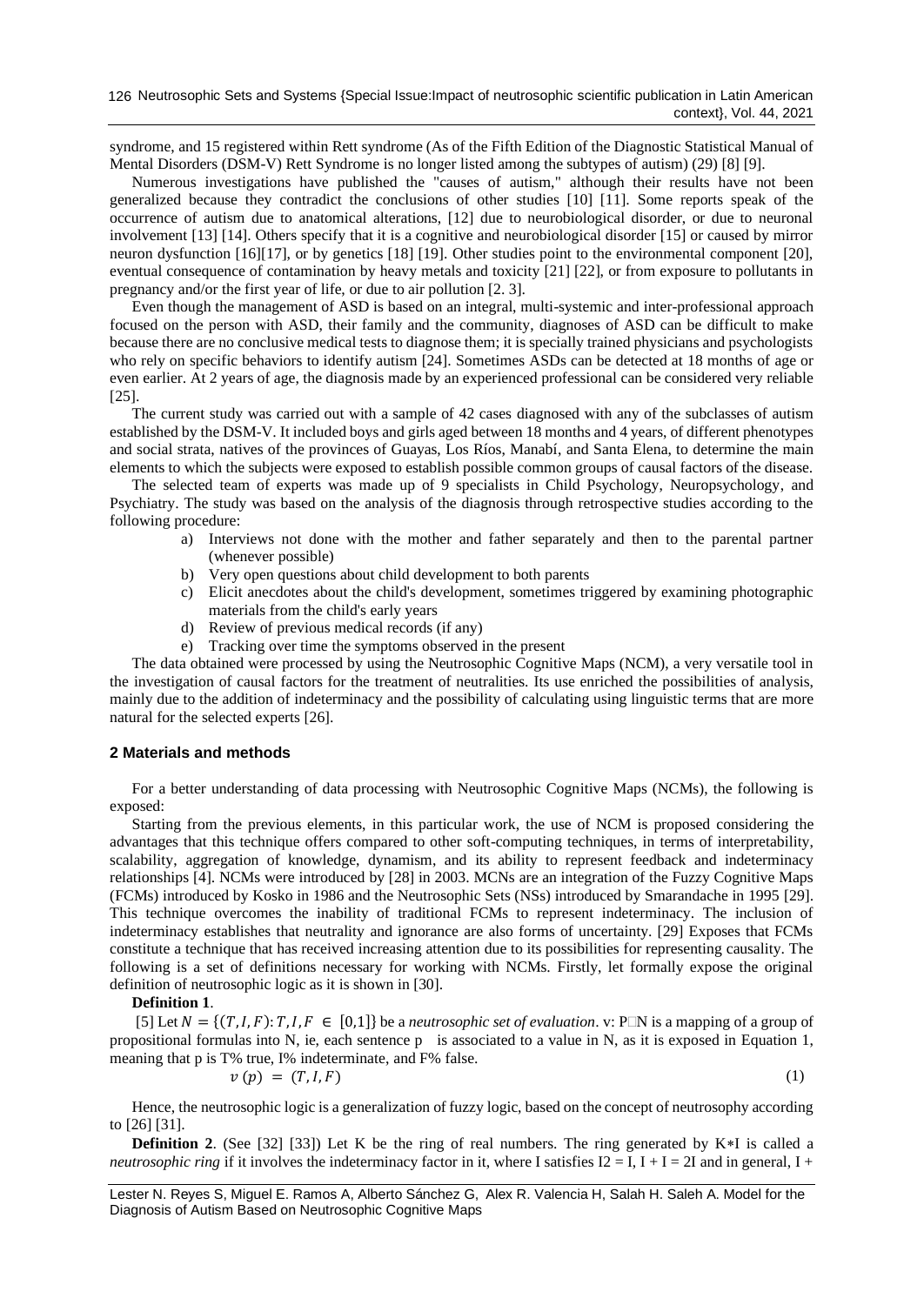$I + ... + I = nI$ , if k, then kI = kI, 0I = 0. The neutrosophic ring is denoted by K(I), which is generated by K\*I, ie, K (I) =  $\langle K*I \rangle$ , where  $\langle K*I \rangle$  denotes the ring generated by K and I.

**Definition 3**. A neutrosophic matrix is a matrix  $A = [a_{ij}]$  ij  $i = 1, 2,..., m$  and  $j = 1, 2,..., n$ ; m, n, n, n, such that each  $a_{ii}$  K (I), where K (I) is a neutrosophic ring, see [3, 4]

Let us observe that an element of the matrix can have the form  $a + bI$ , where "a" and "b" are real numbers, whereas I is the indeterminacy factor. The usual operations of neutrosophic matrices can be extended from the classical matrix operations.

For example,  $(-1151147)(1916010 - 475) = (-211271 - 6 + 251 - 28 + 149 + 13135 +$  $6I)$ 

Additionally, a *neutrosophic graph* is a graph that has at least one indeterminate edge or one indeterminate node [30] [35]. The *neutrosophic adjacency matrix* is an extension of the adjacency matrix in classical graph theory, aij = 0 means nodes i and j are not connected,  $a_{ii} = 1$  means that these nodes are connected and aij = I, which means the connection is indeterminate (unknown if it is or if not). Fuzzy set theory does not use such notions.

On the other hand, if the indetermination is introduced in a cognitive map as it is referred to in [36], then this cognitive map is called a neutrosophic cognitive map, which is especially useful in the representation of causal knowledge [26] [37]. It is formally defined in Definition 4.

**Definition 4**. A Neutrosophic Cognitive Map (NCM) is a neutrosophic directed graph with concepts like policies, events, among others, as nodes and causalities or indeterminacy as edges. It represents the causal relationship between concepts.

The measures described below are used in the proposed model; they are based on the absolute values of the adjacency matrix [36]:

Outdegree  $(vi)$  is the sum of the row elements in the neutrosophic adjacency matrix. It reflects the strength of the outgoing relationships  $(cij)$  of the variable:

$$
od(v_i) = \sum_{i=1}^{n} c_{ij}
$$
 (2)

- Indegree  $(v_i)$  is the sum of the column elements. It reflects the strength of relations (*cij*) outgoing from the variable.
	- $id(v_i) = \sum_{i=1}^n$  $c_{ji}$  (3)
- Total centrality (total degree  $td(vi)$ ), is the sum of the indegree and the outdegree of the variable.  $td(v_i) = od(v_i) + id(v_i)$  (4)

The variables are classified according to the following criteria, see [\[6\]](#page-7-0):

- a) *Transmitting variables* are those with od  $(v<sub>i</sub>) > 0$  and id  $(v<sub>i</sub>) = 0$ .
- b) *Receiving variables* are those with od (vj) = 0 and id (vi) > 0.
- c) *Ordinary variables* satisfy both od (vj)  $\neq$  0 and id (vi)  $\neq$  0.

The static analysis is applied using the adjacency matrix, taking into consideration the absolute value of the weights [35]. Static analysis in Neutrosophic Cognitive Maps (NCM), see [37], initially contains the neutrosophic number of the form  $(a + bI)$ , where I = indetermination [38]. Then, it requires a process of de-neutrosophication as proposed in [36], where  $I \in [0, 1]$  and it is replaced by their values maximum and minimum.

Finally, we work with the average of the extreme values, calculated using Equation 5, which is useful to obtain a single value as it is referred to in [39]. This value contributes to the identification of the characteristics to be attended, according to the factors obtained, for our case study.

| $\lambda([a_1, a_2]) = \frac{a_1 + a_2}{2}$                       |     |
|-------------------------------------------------------------------|-----|
| Then,                                                             |     |
| $A > B \Leftrightarrow \frac{a_1 + a_2}{2} > \frac{b_1 + b_2}{2}$ | (6) |

### **3 Results**

By the interviews carried out with the parents of the children diagnosed and the clinical review of each case, the experts consulted used brainstorming to propose a universe of possible causal factors in the study sample. After the use of expert methods and taking into account the statistical results of the sample, a smaller set was selected, which, in their opinion, are the most relevant for the fulfillment of the study objectives: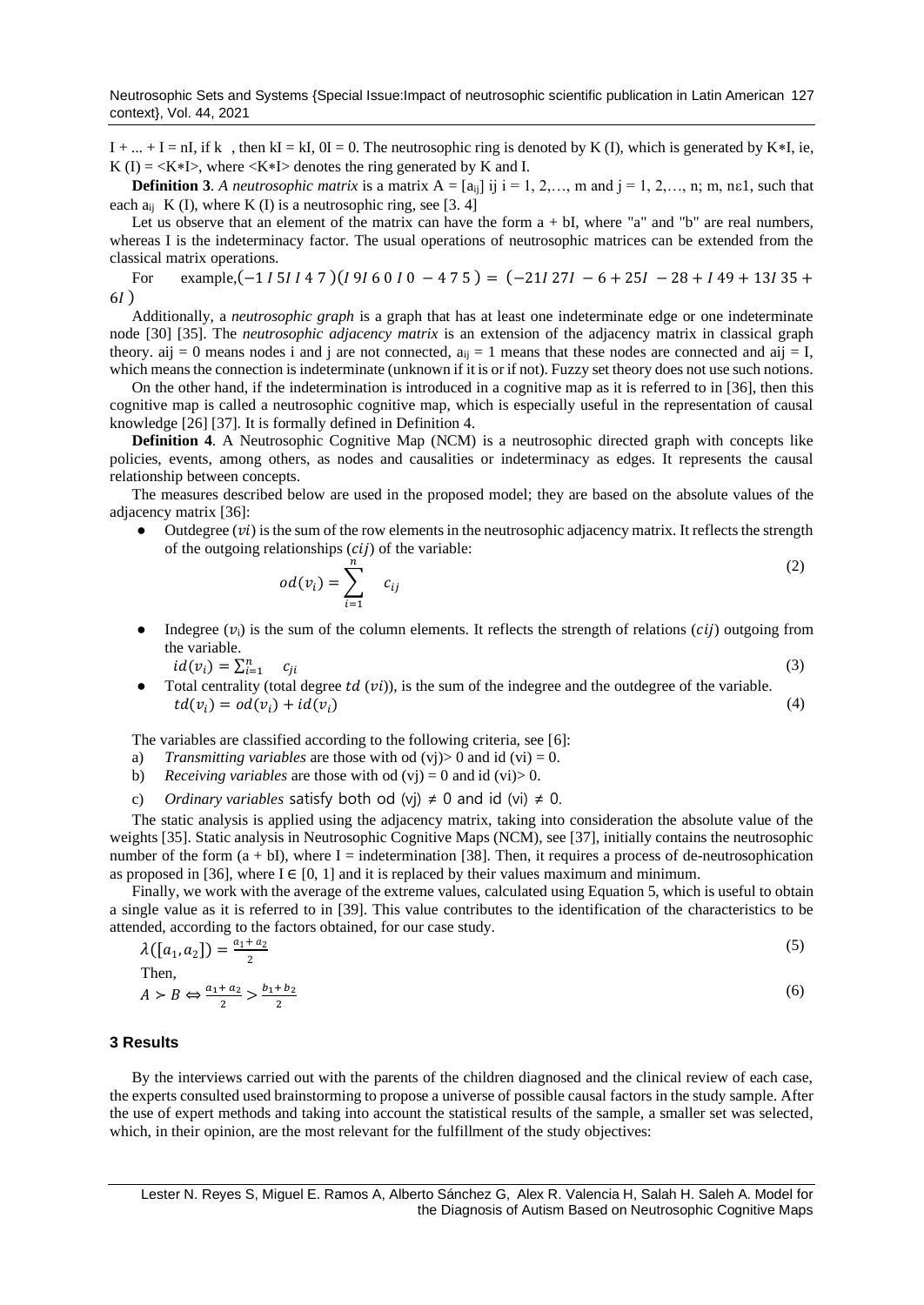- 1. Premature birth: studies have found that preterm and low birth weight newborns are more likely to suffer from neurological diseases than other babies [40] [41]. In this group, patients born between 30 and 37 weeks of gestation are considered.
- 2. Cesarean birth/traumatic delivery: Despite the lack of conclusive evidence, numerous correlations have been found between cesarean birth and ASD. Recent studies suggest that children undergoing cesarean are more likely to develop the disease than other children [42].
- 3. Use of children's medications during the first 3 years of life: Children exposed to medication for the treatment of chronic diseases or non-chronic diseases that required treatment and specialized medication are considered.
- 4. Exposure to electronic devices with blue light: The accelerated development of technology has made cell phones, TV screens, monitors, among others, totally diffused objects. This group refers to patients who had an exposure greater than the 2 hours a day recommended by the American Academy of Pediatrics.
- 5. Social interaction of family members with the child refers to the level of personal interrelation between any close member of the family and the patient under study. It is known that among the cases studied, 7% come from dysfunctional families or from families that have antisocial members.
- 6. Advanced age of the parents: Children who have been the result of geriatric pregnancies and/or in which the paternal age is greater than 45 years are considered. Of the sample under study, 7.1% are in this category. One of the cases studied includes the advanced age of both the mother and the father.
- 7. Family history of autism: Several studies have identified a series of genetic changes or mutations associated with autism, confirming that genetics is one of the most important risk factors for ASD. Patients with relatives up to the fourth generation who have presented autism are considered.
- 8. Family history of mental illness: Children are considered to be related to some extent with close relatives or undiagnosed with some kind of mental illness [43]. In the selected sample, about 5% are within this category.
- 9. Family history of neurological diseases: Children are considered related to some extent with close relatives diagnosed with some neurological disease.
- 10. Family history of chronic diseases: This subgroup includes a family history of chronic non-neuronal diseases. In the study group, about 30% are linked in some way to relatives associated with rheumatic, cardiovascular, endocrine, and oncological diseases.
- 11. Use of medications during pregnancy/lactation: the cases are considered in which the mother was exposed during pregnancy or breastfeeding to the intake of anxiolytic, antidepressant, an opioid analgesic, barbiturate, antispasmodic or anticonvulsant medications. In this case, about 20% of pregnant or lactating mothers fall into this category.
- 12. Use/abuse of drugs, alcohol and/or cigarettes of one of the parents during the period of fertilization, pregnancy, and lactation (in the case of the mother): About 26% of the cases studied were exposed before birth and during the first years of life for the purposes included in this category.

Once the causal factors that, in the opinion of the experts, have the greatest incidence in the study group have been screened, the data is processed using the NCM. See adjacency matrix below:

|         |     | 0.7            | 0        |          |                |                | 0.2 |          | 0.5      |                | 0.4            |     |
|---------|-----|----------------|----------|----------|----------------|----------------|-----|----------|----------|----------------|----------------|-----|
|         |     | 0              | 0        | 0        | 0.4            | 0.5            |     |          |          | 0              | $\overline{0}$ |     |
|         | 0.5 | 0              | 0        |          |                | $\overline{0}$ |     | $\Omega$ | 0        | 0.2            | $\overline{0}$ |     |
|         | 0   | 0.2            | 0.5      |          | 0.2            |                |     |          | 0.8      | 0.5            |                | 0   |
|         |     |                | 0        | 0        | $\overline{0}$ | 0.5            | L   | 0.6      | 0.4      | $\overline{0}$ | $\overline{0}$ |     |
|         |     | 0.8            | 0        |          |                | 0              |     | 0.5      | 0.4      |                |                | 0   |
| $A(x)=$ |     | 0.1            |          | 0.5      |                |                |     | 0.1      | 0.5      |                | $\theta$       | 0   |
|         | 0   | $\overline{0}$ | 0.5      | 0.3      | 0.6            | 0              |     | $\Omega$ | 0.5      | 0.5            | 0.4            | 0.5 |
|         | 0.5 | $\theta$       | 0.5      |          | 0.4            | 0.6            |     |          | $\Omega$ |                | 0              | 0.2 |
|         | 0.2 | 0.2            | 0.2      | 0.2      | $\theta$       | 0              |     | $\Omega$ |          | 0              | $\theta$       | 0   |
|         | 0.5 | $\Omega$       | 0        | $\theta$ | 0.2            | 0.2            | 0.2 | $\Omega$ | $\Omega$ | 0.5            | $\Omega$       |     |
|         |     |                | $\theta$ |          |                | 0.5            | 0   |          | 0.2      | 0.5            | 0              |     |

**Figure 1**: Neutrosophic adjacency matrix.

The causal analysis resulting from the data processing indicates that within the group studied, the factors with the greatest influence are the premature birth of the patients and the family history of autism. Other factors such as cesarean birth and traumatic deliveries, and prolonged exposure to electronic blue light devices are considered lesser.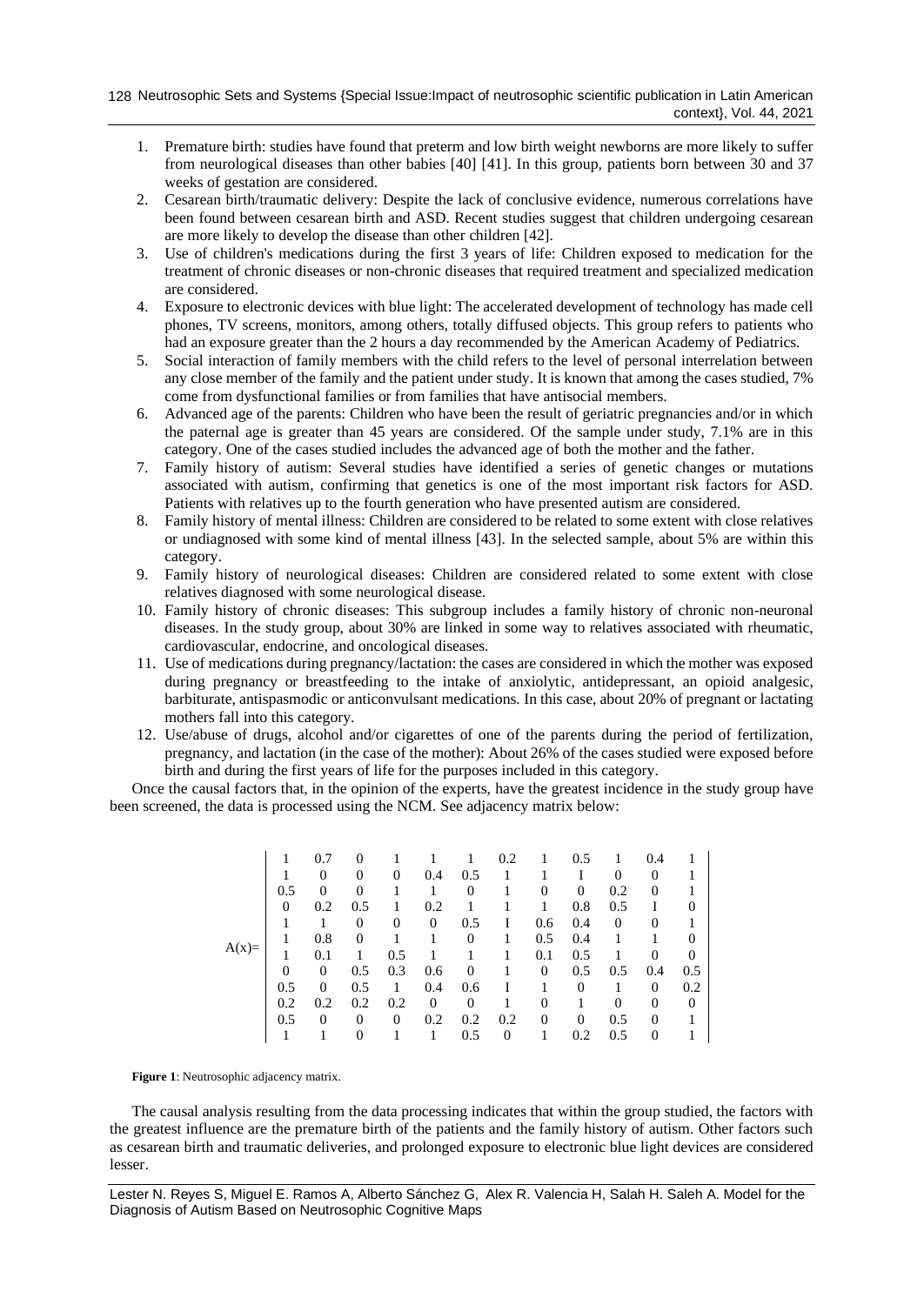| Neutrosophic Sets and Systems {Special Issue: Impact of neutrosophic scientific publication in Latin American 129 |  |
|-------------------------------------------------------------------------------------------------------------------|--|
| context, Vol. 44, 2021                                                                                            |  |

| <b>Factors</b>                                                                                                                                        | id   | od   | td   |
|-------------------------------------------------------------------------------------------------------------------------------------------------------|------|------|------|
| Premature birth                                                                                                                                       | 0.88 | 1.00 | 1.88 |
| Family history of autism                                                                                                                              | 0.95 | 0.82 | 1.77 |
| Cesarean birth/traumatic delivery                                                                                                                     | 0.76 | 0.82 | 1.58 |
| Exposure to electronic devices in blue light                                                                                                          | 0.80 | 0.76 | 1.56 |
| Parents' advanced age                                                                                                                                 | 0.60 | 0.88 | 1.48 |
| Social interaction of family members with the child                                                                                                   | 0.77 | 0.57 | 1.34 |
| Family history of mental illness                                                                                                                      | 0.70 | 0.49 | 1.19 |
| Family history of neurological diseases                                                                                                               | 0.55 | 0.65 | 1.19 |
| Use/abuse of drugs/alcohol/cigarettes by either parent during<br>the period of fertilization, gestation, and lactation (in the case<br>of the mother) | 0.45 | 0.61 | 1.07 |
| Family history of chronic diseases                                                                                                                    | 0.70 | 0.32 | 1.02 |
| Use of children's medications during the first 3 years of life                                                                                        | 0.31 | 0.53 | 0.84 |
| Medication use during pregnancy/lactation                                                                                                             | 0.26 | 0.30 | 0.56 |

**Table 1:** Static analysis of the adjacency matrix by perspectives according to the order of influence

The experts found consensus on the three main causal factors detected for this sample. In the first place, the relationship between exposure to adverse prenatal situations and the prevalence of ASD symptoms is known. In recent years, the international community has increased screening studies investigating possible risk factors for ASD in preterm newborns. Out of the study sample, almost 20% had a birth between 30 and 37 weeks of pregnancy. From the debate with the experts, it was known that babies born prematurely or with low weight are more likely to develop the disease than babies born on term and with adequate weight. At this point, the experts agree with the existing opinion and this factor is validated as a possible causal factor of ASD in the group under study.

On the other hand, although it is very difficult to determine exactly to what extent genes determine the prevalence of ASD, researchers agree that autism has an important hereditary component since the disorder tends to run in families, which is why several studies have validated that genetic inheritance plays an important role in the development of the disease. In the sample studied, 14.7% of the children have a genetic relationship to a greater or lesser degree with a case previously diagnosed with autism, so the experts agree that the genetic relationship is a significant causal factor that is prevalent in the group of study.



Figure 2: Family history diagnosed with ASD of the study subjects.

Although to a lesser degree than the first two, cesarean birth has also been associated as a possible causal factor for ASD. It is well known that the time of delivery is one of the most biologically complex in mammals. Many neurological disorders have their origin in incorrect brain development, and recent studies reveal that children born by cesarean section or problematic deliveries are more likely to be diagnosed with autism, so experts agree with the inclusion of this factor as a causal factor in the sample studied. Out of the total sample, about 12% were delivered by cesarean method, while 7% of the total were born due to deliveries that had some kind of neonatal complication and suffered some obstetric injury.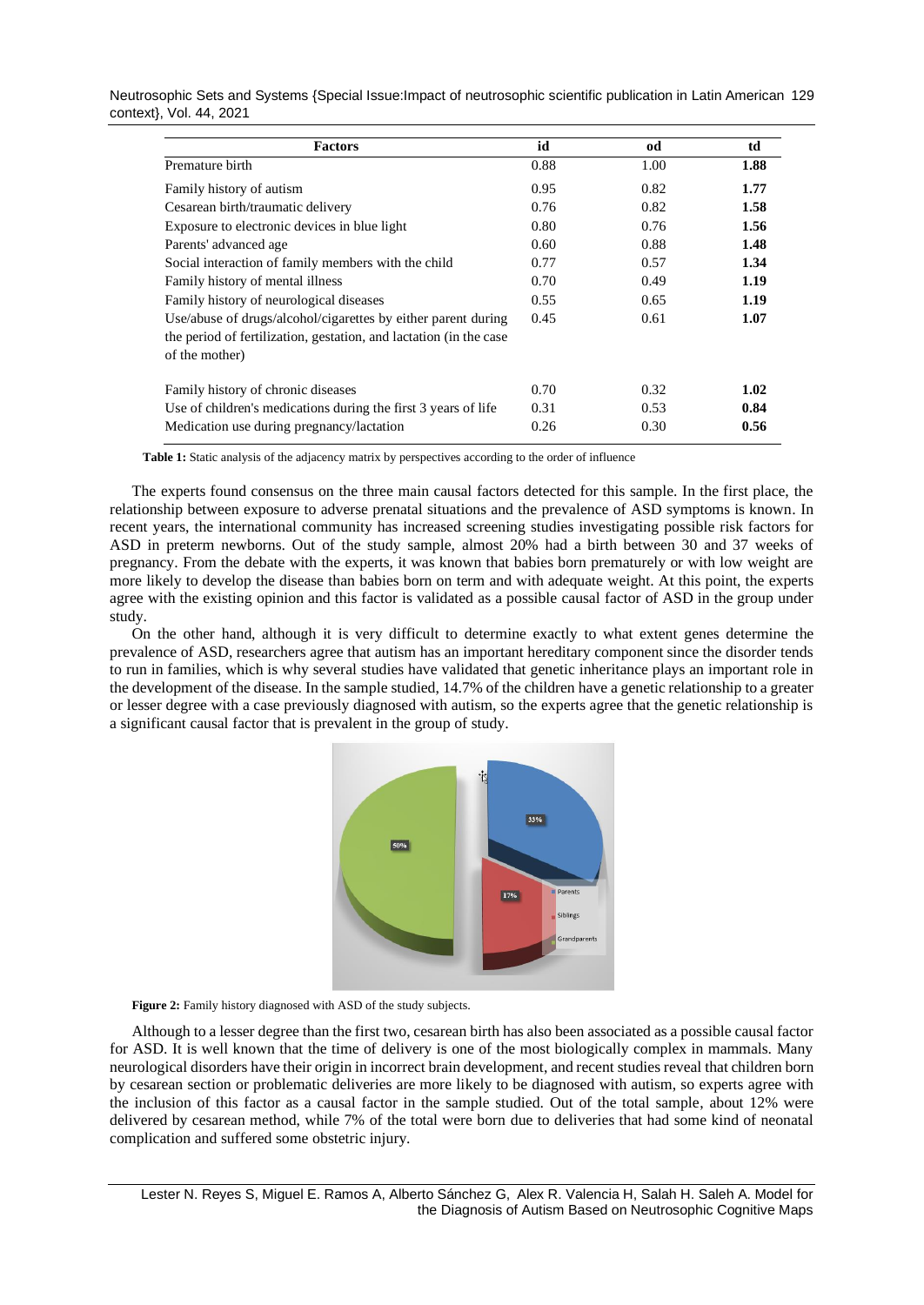130 Neutrosophic Sets and Systems {Special Issue:Impact of neutrosophic scientific publication in Latin American context}, Vol. 44, 2021



Figure 3: Percentage ratio of natural deliveries, cesarean deliveries, and traumatic deliveries of the total sample.

It is important to note that, although it is not among one of the top three causative agents of the disease in the group, experts position exposure to blue light electronic devices above others approved by the international scientific community. Currently, there is no doubt that exposure to these devices is increasing. Mothers and fathers turn to them as an infallible means of entertainment for children, many times without considering that their needs for human interaction at an early age are vital for the proper development of psychosocial functions.



Figure 4: Summary of the time of exposure to blue light devices according to age groups.

In the sample analyzed, almost half of the children were exposed to blue light devices for a longer time than recommended by the American Academy of Pediatrics. Children from 18 months to 2 years have a large representation of exposure for times more significant than 4 hours; 3-year-old children are prevalent in 4 to 5-hour exposure, as are 4-year-old patients. It should also be noted that the most affected group of those studied is the 3 year-old since they have the largest number of children exposed to this factor for more than 5 hours. In this sense, it would be pertinent for this same group to develop other studies that could analyze in-depth the real impact of blue light devices and patients' medium and long-term behavior when eliminating this exposure.

#### **Conclusions**

The number of cases diagnosed with some kind of autism has been increasing over the years. The causes of ASD are still unknown to science; however, experts on the subject have concluded that there are factors of various kinds that lead to the appearance of the disease with greater probability in some individuals than in others. The sample studied determined that the most important causal factors were premature birth and a family history of autism. To a lesser extent, other factors such as cesarean delivery and traumatic deliveries and prolonged exposure to electronic blue light devices are considered. It is recommended to study the behavior of the symptoms and signs of the disease before the elimination of the exposure to blue light devices.

#### **References**

- [1] L. SE, M. DS and S. RT, "Autism," The Lancet, vol. 374, No. 9701, p. 1627-1638, 2009.
- [2] G. Aguiar, D. Mainegra, O. García and Y. Hernández, «Diagnosis in children with autism spectrum disorders in the development in textual comprehension,» Medical Sciences of Pinar del Río, vol. 20, no. 6, pp. 729-737, 2016.
- [3] V. Ravelo, T. Chkut and E. Escalona, "Comprehensive educational care for children with qualitatively complex forms of expression of their disabilities," from Pre-Congress Course, Havana, 2006.
- [4] World Health Organization, "Autism Spectrum Disorders," April 2, 2021. [Online]. Available: https://www.who.int/news-room/fact-sheets/detail/autism-spectrum-disorders. [Last access: May 22, 2021].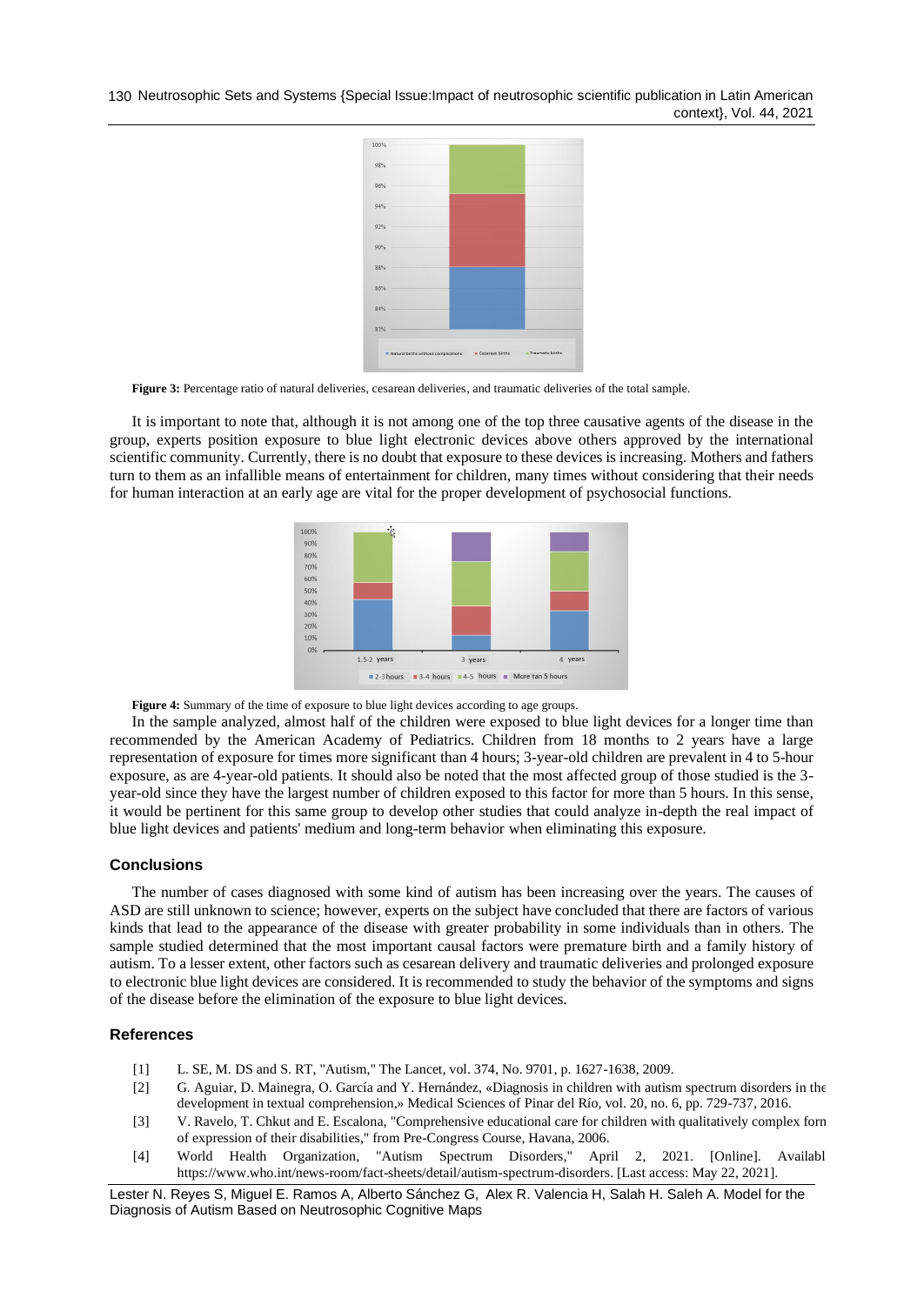Neutrosophic Sets and Systems {Special Issue:Impact of neutrosophic scientific publication in Latin American 131 context}, Vol. 44, 2021

- [5] GBD, 'Diseases and Injuries Collaborators. Global burden of 369 diseases and injuries in 204 countries and territories, 1990-2019: a systematic analysis for the Global Burden of Diseases Study 2019., »TheLancet, vol. 396, No. 10258, pp. 1204-1222, 2020.
- [6] Institute of Health Metrics and Evaluation, "Autism Prevalence. GBD Compare, »IHME Viz Hub, 2015.
- [7] E. Diaz and I. Andrade, "The autism spectrum disorder in regular education: a study carried out in education institutions in Quito, Ecuador," Intercontinental Journal of Psychology and Education, vol. 17, no. 1, pp. 163-18 2015.
- [8] Y. Trujillo, "Parents of children with autism overcome discrimination and ignorance," April 1, 2021. [Online] Available: https://www.elcomercio.com/actualidad/padres-hijos-autismo-espectro-autista.html/.
- [9] Ministry of Public Health of Ecuador, Autism Spectrum Disorders in children and adolescents: detection, diagnosi treatment, rehabilitation and follow-up. Clinical practice guide, Quito: Ministry of Public Health, National Directora of Normatization-MSP, 2017.
- [10] FU, autism, towards an explanation of the enigma, 2 ed., Vol. 2, Alliance, 2004.
- [11] C. López and M. d. L. Larrea, "Autism in Ecuador: a Social Group Waiting for Attention," Ecuadorian Journal Neurology, vol. 26, no. 3, pp. 203-214, 2017.
- [12] A. Moranta, F. Mulasa and S. Hernández, "Neurobiological bases of autism," Neurol Clin, vol. 1, no. 2, pp. 163-171, 2001.
- [13] J. García-Peñas, J. Domínguez-Carral and E. Pereira, «Alterations of synaptogenesis in autism,» Neurol Clinic, vo 54, Suppl No. 1, pp. 41-50, 2012.
- [14] Y. Moriguchi, T. Ohnishi, R. Lane, M. Maeda, T. Mori, and K. Nemoto, "Impaired self-awareness and theory of mind: An fMRI study of mentalizing in alexithymia," Neuroimage, vol. 32, No. 3, p. 1472–1482, 2006.
- [15] M. Palau-Baduell and B. Salvadó-Salvadó, "Autism and neural connectivity," Neurol, vol. 1, 2012.
- [16] V. Ramachandran and L. Oberman, "Broken," Scientific American, vol. 295, no. 5, pp. 62-70, 2006.
- [17] A. Kalkbrenner, G. Windham, M. Serre, Y. Akita, X. Wang, and K. Hoffman, "Particulate matter exposure, prenat and postnatal windows of susceptibility, and autism spectrum disorders," Epidemiology, vol. 26, no. October, pp. 3 40, 2015.
- [18] E. Courchesne, "Genetic" signature "highlights autism risk," 2013. [Online]. Available: http://www.abc.net.au/science/articles/2013/08/08/3820393.htm.
- [19] S. Folstein and J. Piven, "Etiology of Autism: Genetic inflences," Pediatrics, p. 767-773, 2001.
- [20] M. Weisskopf, M.-A. Kioumourtzoglou and A. Roberts, "Air Pollution and Autism Spectrum Disorders: Causal Confounded ?," Current Enviromental Health Report, vol. 2, no. 4, p. 430–439, 2015.
- [21] J. Adams, C. Holloway, F. George, and D. Quig, "Analyzes of toxic metals and essential minerals in the hair of Arizona children with autism and associated conditions, and their mothers," Biological Trace Element Research, vol. 110, n 3, pp. 193-209, 2006.
- [22] F. Mohamed, E. Zaky, A. El-Sayed, R. Elhossieny, S. Zahra and W. Salah, «Assessment of Hair Aluminum, Lead, an Mercury in a Sample of Autistic Egyptian Children: Environmental Risk Factors of Heavy Metals in Autism »Behavioral Neurology, 2015.
- [23] H. Volk, F. Lurmann, B. Penfold, I. Picciotto, and R. MacConnell, "Traffi-Related Air Pollution, Particulate Matter, and Autism," Jamma Psychiatry, vol. 70, pp. 71-77, 2013.
- [24] C. pe C. yl P. d. Diseases, "Autism Spectrum Disorders (ASD): Assessment and Diagnosis," July 1, 2020. [Online]. Available: https://www.cdc.gov/ncbddd/spanish/autism/index.html. [Last access: May 20, 2021].
- [25] C. Lord, RSP DiLavore, C. Shulman, A. Thurm, and A. Pickles, "Autism from 2 to 9 years of age," Archives of Gener Psychiatry, vol. 63, No. 6, pp. 694-701, 2006.
- [26] F. Smarandache, A Unifying Field in Logics: Neutrosophic Logic. Neutrosophy, Neutrosophic Set, Neutrosophic Probability: Neutrosophic Logic. Neutrosophy, Neutrosophic Set, Neutrosophic Probability: Infinite Study., 2005.
- [27] MYL Vázquez and FF Smarandache, «Decision Support System Based on Neutrosophic Cognitive Maps fo Institutions Serving Pregnancies with High Risk for Cardiovascular Diseases,» Cuban Journal of Informatics Science vol. 13, pp. 16-29, 2019.
- [28] WB Vasantha, I. Kandasamy and F. Smarandache, "Algebraic Structure of Neutrosophic Duplets in Neutrosophic Rings <ZU I>, <QU I> and <RU I.>," Neutrosophic Sets and Systems, vol. 23, no. 85-95, 2018.
- [29] ML Vázquez, DECISION-MAKING ASSISTANCE MODEL BASED ON DIFFUSE COGNITIVE MAPS, 2013.
- [30] WBV a. FS Kandasamy, "Fuzzy cognitive maps and neutrosophic cognitive maps," American Research Press, 2003.
- [31] M. Leyva-Vázquez, E. Santos-Baquerizo, M. Peña-González, L. Cevallos-Torres and A. Guijarro-Rodríguez, «The Extended Hierarchical Linguistic Model in Fuzzy Cognitive Maps. in Technologies and Innovation: Secon International Conference, »Guayaquil, Ecuador, 2016.
- [32] RM Axelrod, "Structure of decision: The cognitive maps of political elites," Princeton University Press, 1976.
- [33] SHS Al-Subhi, IP Pupo, RG Vacacela, PYP Pérez and MYL Vázquez, "A New Neutrosophic Cognitive Map wi Neutrosophic Sets on Connections, Application in Project Management," Neutrosophic Sets and Systems, vol. 22, p 63-75, 2018.
- [34] WV Kandasamy and F. Smarandache, Fuzzy Neutrosophic Models for Social Scientists, Education Publisher Inc, 2013.